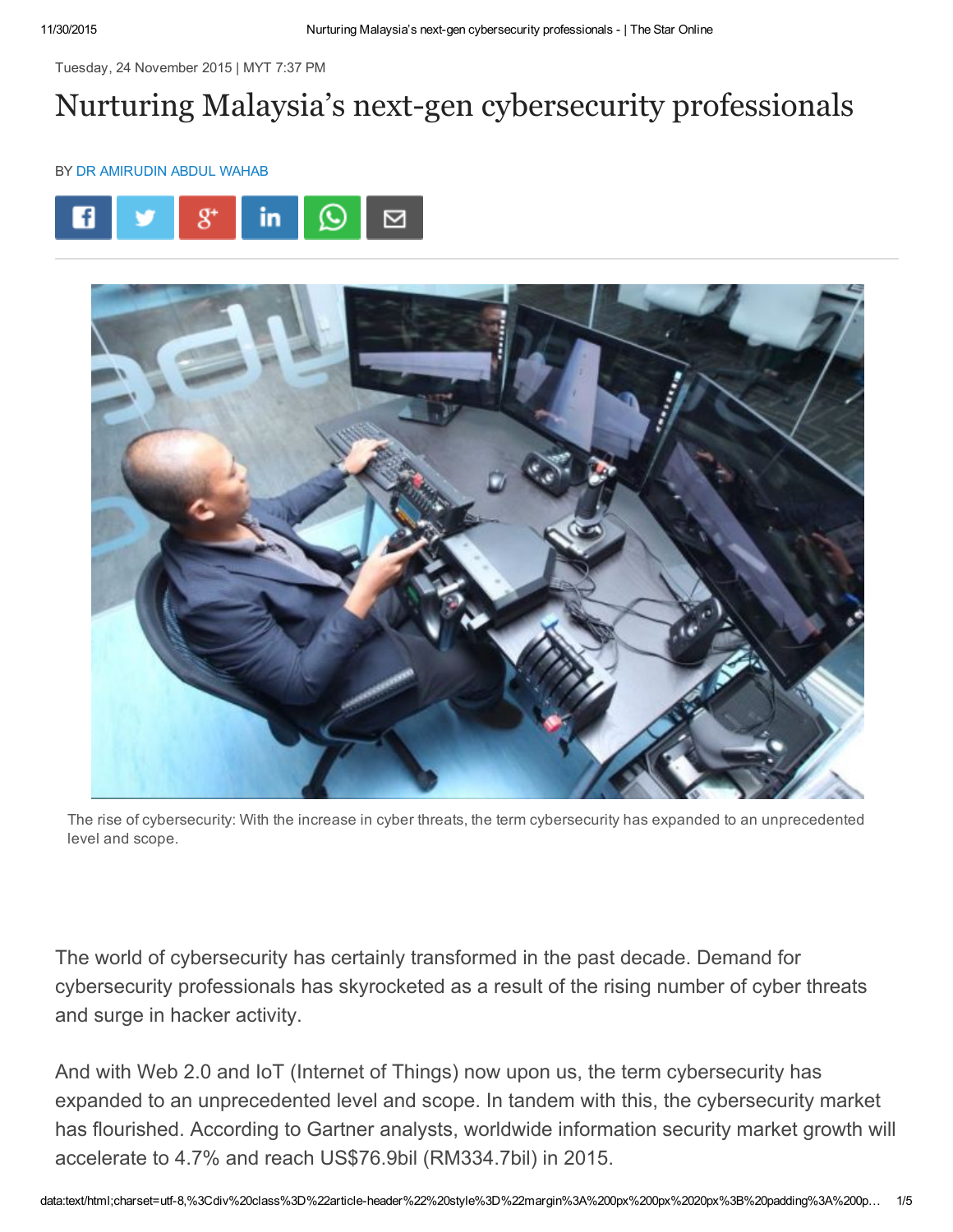Unfortunately, the global supply of cybersecurity professionals are unable to match the market's explosive growth. According to the latest survey released in April 2015 by leading firm Frost & Sullivan, there is a growing shortfall in the global information security workforce supply. In the survey, 62% of respondents stated that their organisations have too few information security professionals. This compares to 56% of respondents in its previous survey in 2013. It is projected that the shortfall in the global information security workforce in the next five years will reach 1.5 million.

Clearly, the situation is the same in Malaysia where organisations are understaffed when it comes to cyber security. We currently face an acute shortage of cyber security professionals in both public and private sectors.

Some companies do not have sufficient manpower to continuously monitor extended networks and detect infiltrations in a timely and effective manner.

Up to October 2015, there are about 5,200 cyber security professionals in Malaysia with an estimated Internet user population base of about 20.56 million.

This is equivalent to a ratio of one cyber security professional for every 4,000 Internet users – a figure still way below our target.

With strategic human capital development plans in place, we aim to achieve at least 10,000 professionals by 2020.

This figure is still far below our need to serve the rapidly growing Internet population in Malaysia to leapfrog as a develop nation by the year 2020.

Let's face it, security skills shortage is real, and it's not going away anytime soon. Training and educating a new generation of cyber security workers can take years. But this impending shortage must be stemmed early as cyber security has become a critical function of any organisation. A steady supply of cyber security experts is crucial to the success of our Digital Malaysia development blueprint.

# Cybersecurity Malaysia's role

Workers with cybersecurity skills are critical to protecting our digital infrastructures.We need cybersecurity professionals who understand what works in theory and practice.

Industries as diverse as retail, healthcare, manufacturing and financial all depend on the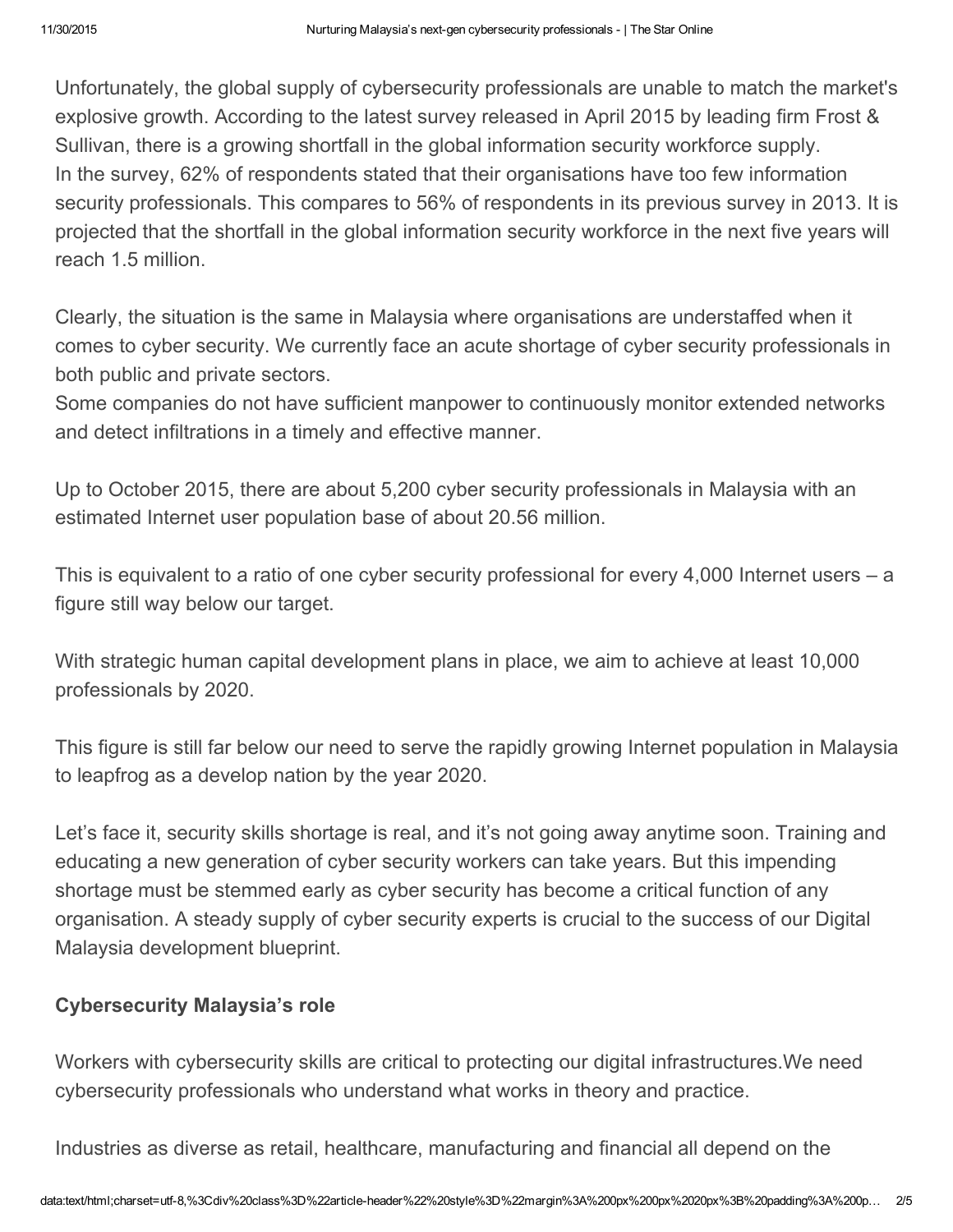security and reliability of cyberspace. With the nation facing new and dynamic risks, threats, and vulnerabilities, a highly skilled cyber security workforce capable of responding to these challenges is needed more than ever.

To increase the number of information security professionals in the country, CyberSecurity Malaysia, as the national cybersecurity specialist centre, has various information security competency and capability training courses and certifications as well as knowledge-sharing platform for ICT professionals, through our Cyber Security Professional Development Programme.

These initiatives include offering competency and professional training programmes; developing curriculum in cyber security for colleges, polytechnics and universities; and collaborating with institutes of higher learning (IHL) in various comprehensive cybersecurity modules to attract more Malaysians to join the ICT security sector.

As a body entrusted to ensure the security of Malaysia's cyberspace, CyberSecurity Malaysia provides training and consultancy in developing Computer Emergency Response Teams (CERTs), Information Security Management Systems (ISMS), Business Continuity Management (BCM), Wireless Technology, Penetration Testing, SCADA and Digital Forensics.

Cyber Security Professional Development, a department in CyberSecurity Malaysia is also helping to develop the information security workforce with the required knowledge and skills by providing information security competency and capability programs and international certifications such as from the Disaster Recovery Institute International (DRII)'s Business Continuity professional programme, BSI Services' ISO/IEC27001 Lead Auditor training programme, International Information System Security Certification Consortium Inc ((ISC)2)'s Certified Information Systems Security Professional (CISSP) and EC-Council's Certified Chief Information Security Officer (CCISO) programme.

Through CyberSecurity Malaysia's Professional Training Services Programmes, we are definitely seeing an increase in the number of skilled workers in Malaysia. But industry professionals should also endeavour to upgrade their skills and knowledge while keeping abreast with the latest changes in the global information vectors.

### Sowing the seeds

On a macro level, Malaysia needs to create an entire generation of responsible and knowledgeable 'Digital Citizens' through effective implementation of a comprehensive national cyber security education programme. We have to inculcate good cybersecurity habits and best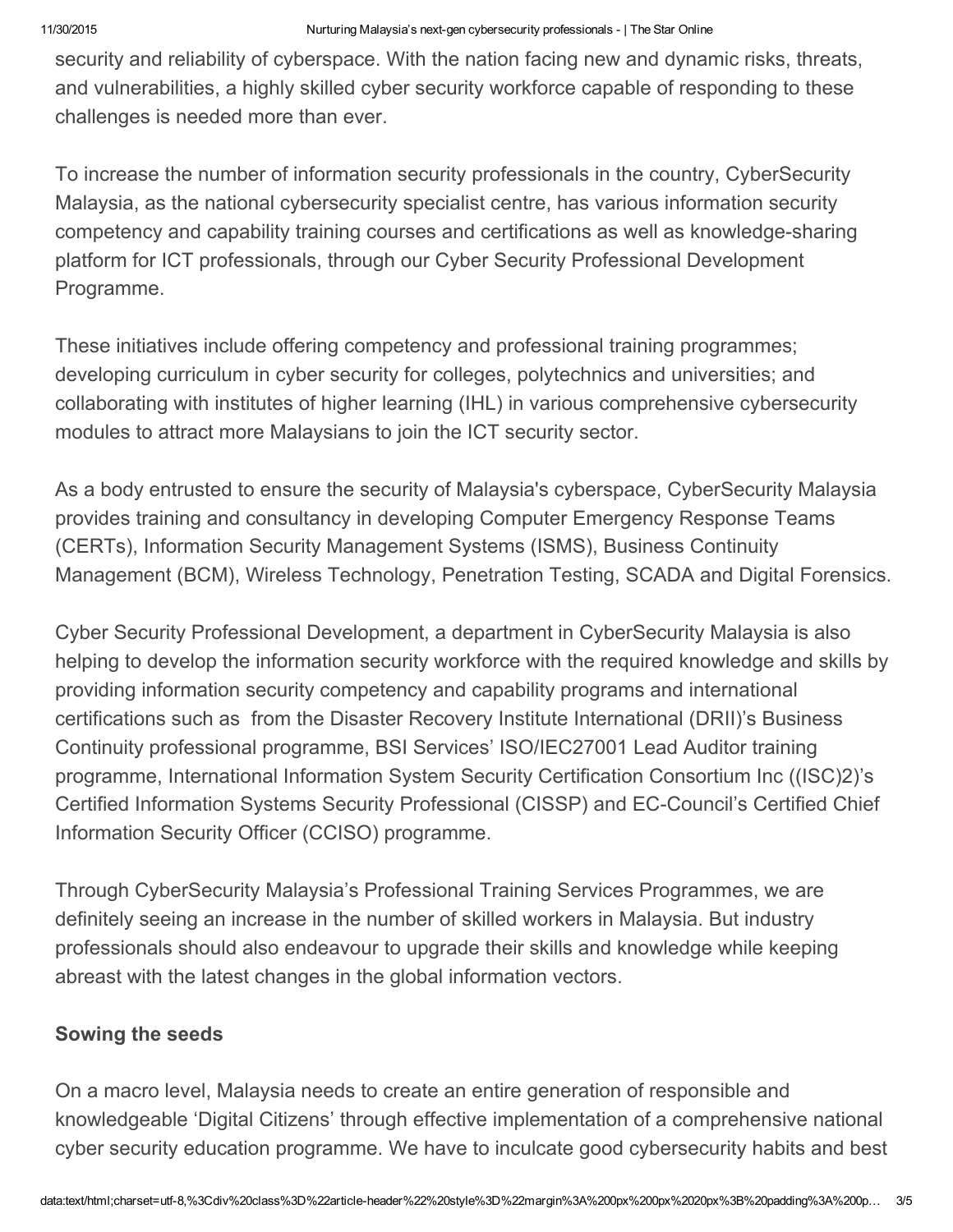practices at an early age to address the weakest link in cybersecurity, the human factor. As such, Malaysians must be taught the fundamentals of cyber security preparedness from young.

Realising the importance of educating the younger generation about cybersecurity, CyberSecurity Malaysia is reaching out to them through our CyberSAFE programme, which is short for Cyber Security Awareness For Everyone.

Various activities related to online safety awareness have been organised in schools nationwide. To date, more than 5,000 school teachers as well as 1,000 Bestari ICT teachers from over 1,000 schools nationwide have benefited from DiGi's CyberSAFE programme, a smart partnership programme between CyberSecurity Malaysia and DiGi Telecommunications.

These teachers are now equipped with sufficient knowledge to help raise cybersecurity awareness in schools.

## Higher learning and private sectors

Building a competent generation of cybersecurity professionals also requires effective collaboration with Malaysia's institutions of higher learning as well as strategic public-private partnerships.

Cybersecurity competency can be enhanced by gathering academicians, government and relevant industries to discuss the issue and build a set of standards to certify cyber professionals at universities as well as professional bodies' level.

In this regard, CyberSecurity Malaysia is constantly exploring strategic partnerships with higher learning institutions and private sectors to incorporate information security modules in the curriculum in order to broaden the reach of information security education and awareness.

At the same time, we must also ensure our IT graduates are well-equipped with both technical and 'soft' skills. Integrating degrees with work placement years may offer graduates real business experience in applying their trade in a commercial context and help to start to bridge this skills gap.

CyberSecurity Malaysia has formed a strategic partnership with Universiti Kebangsaan Malaysia's (UKM) Faculty of Information Science & Technology to jointly conduct the Cyber Security Professional Development Series and Masters of Cyber Security post-graduate programme. Apart from UKM, we have also established key collaborations with other higher learning institutions in Malaysia such as Multimedia University (MMU), Universiti Teknikal